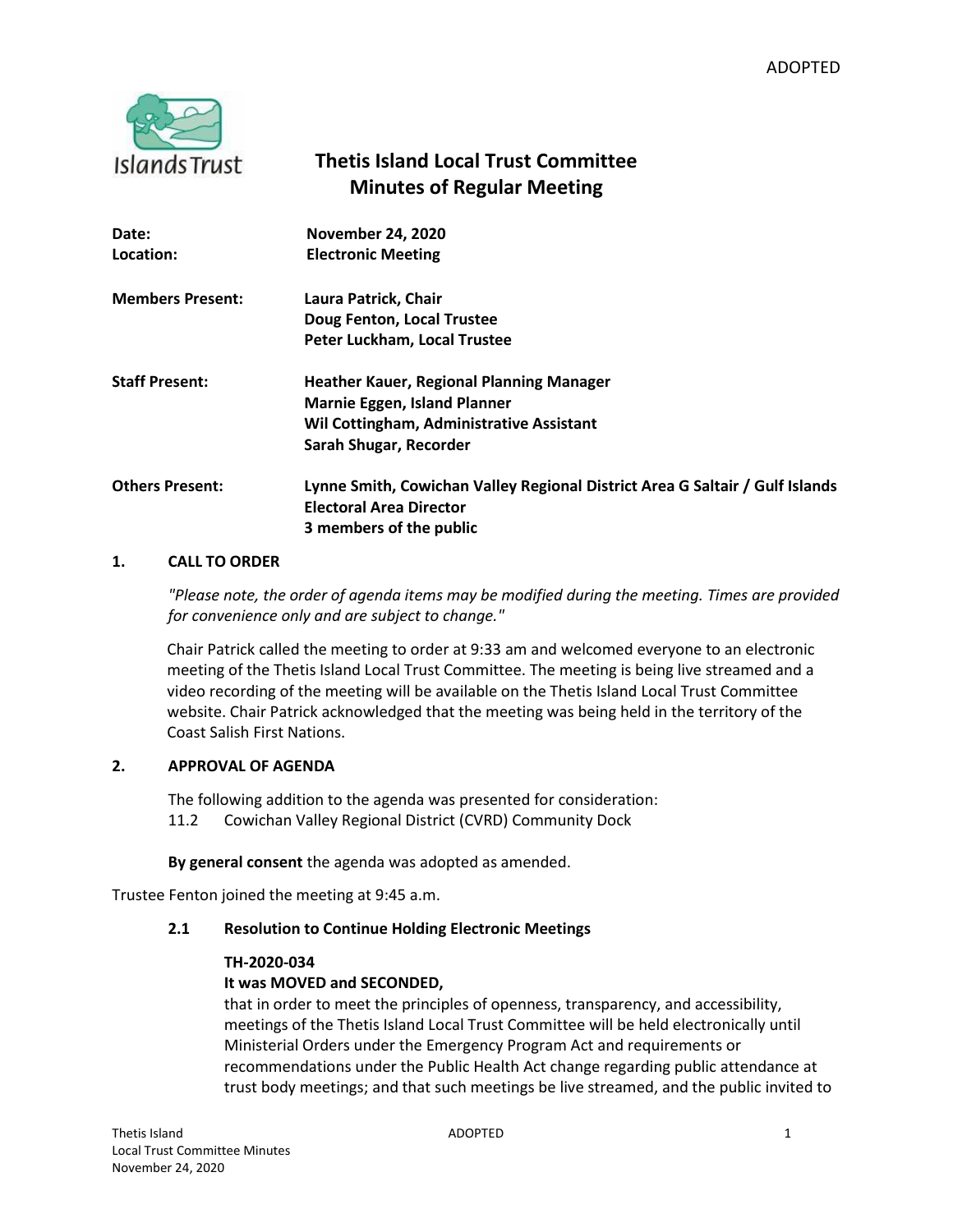participate in meetings by connecting to the link or the phone number provided in the meeting notice, in order to observe proceedings and speak when invited by the Chair.

**CARRIED**

### **3. REPORTS**

#### **3.1 Trustee Reports**

Trustee Luckham reported it has been a relatively quiet time and there has been a focus on the impacts of the COVID-19 pandemic on local communities. He reported he has been involved with the CVRD community dock issue.

Trustee Fenton expressed gratitude for living and working within the Lyackson and Penelakut Territories. He reported he has attended meetings regarding the Islands Trust Policy Review project concerning First Nations reconciliation and climate change. He spoke to the impacts of the COVID-19 pandemic on the elders in the community.

#### **3.2 Chair's Report**

Chair Patrick encouraged everyone to follow the BC Provincial Health Officer's orders regarding COVID-19. The next Trust Council will be held on December 1-3, 2020 and the Town Hall will be held on Tuesday, December 1, 2020 at 7:00 p.m. The schedule for the next Trust Council meetings is available on the Islands Trust website

### **3.3 Electoral Area Director's Report**

Director Smith reported the following:

- The CVRD has made service adjustments as of November 23, 2020 due to the BC Health office orders regarding COVID-19.
- The CVRD Strategic Plan includes impacts of the COVID-19 pandemic and recovery plan is available on the CVRD website.
- A presentation regarding the draft CRD 2020-2021 draft budget will be held on December 12, 2020.
- CVRD regional recreation decisions will be considered by referendum in 2022.
- The CVRD closed the Thetis Island community dock to vehicle traffic on October 29, 2020 with installation of bollards. Herold Engineering completed a conditional assessment of the wharf. Director Smith attended a meeting with CVRD staff, Thetis Island Port Commission, the Improvement District meeting regarding the community dock on November 13, 2020. The Thetis Island Community Wharf Options and Cost Projections Marine Engineering report prepared by Herold Engineering will be referred to the Thetis Island Port Commission at the CVRD Board meeting on November 25, 2020. The Thetis Island Port Commission will also receive a copy of the Service Draft Conditional Assessment prepared by Herold Engineering. Director Smith has allocated \$66,000 from the Community Works Fund to the Thetis Island Community Dock and the allocation was calculated based on the population of Area G.

In discussion the following comments were noted:

 There was a comment that the recent closure of the Thetis Island Community dock and communications regarding the closure has been unsatisfactory to the community. The original engineering report regarding the condition of the dock is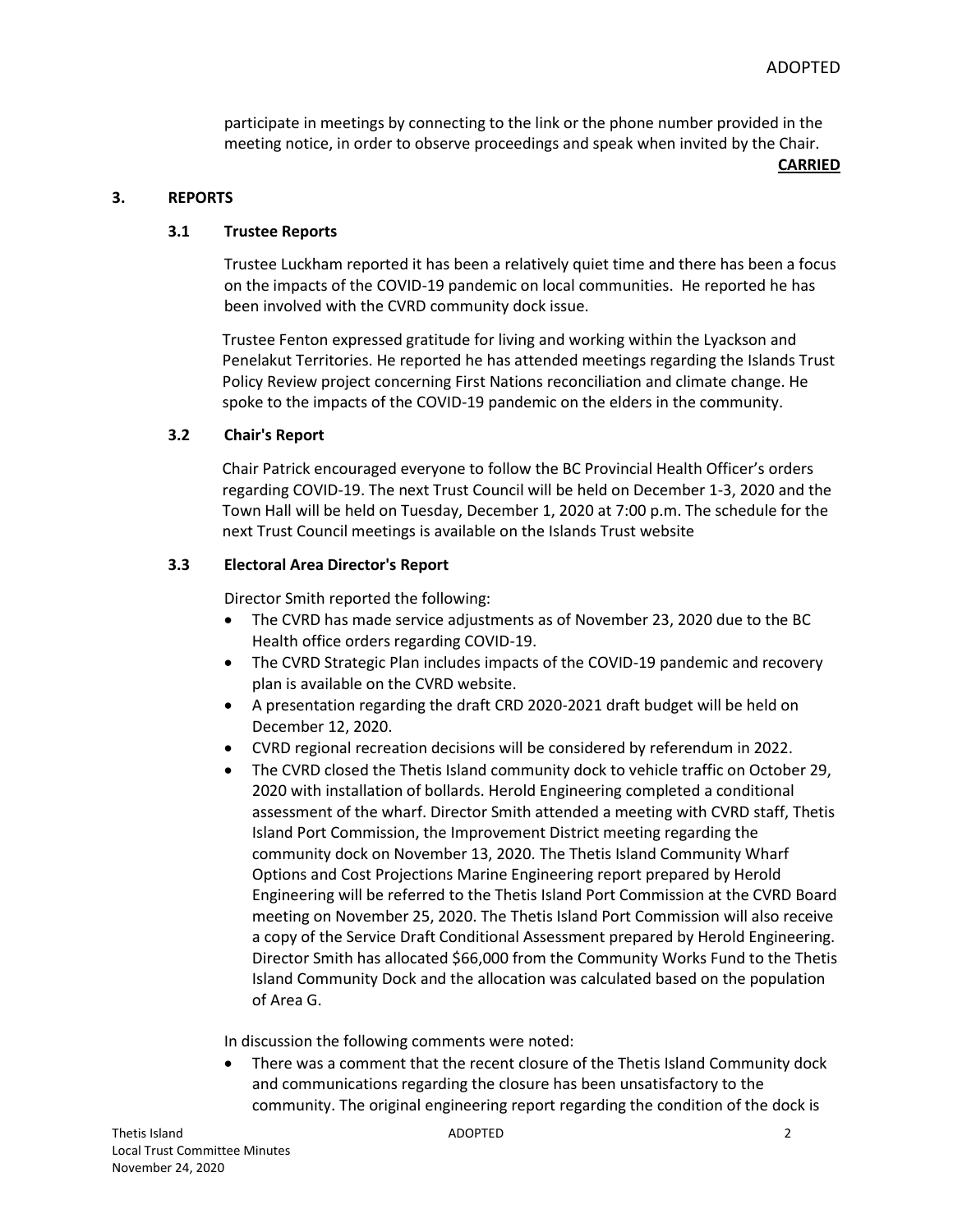out of date. Director Smith reported the Service Draft Conditional Assessment prepared by Herold Engineering was completed in June 2020 and will be released to the Thetis Island Port Commission following the CVRD Board Meeting on November 25, 2020. Director Smith expressed support for stakeholder communication and collaboration concerning the Thetis Island Community Dock going forward.

- There was a question regarding what activities have taken place on Thetis Island regarding the Water Sustainability work that is underway in the CVRD. Director Smith will check in regarding the *Water Sustainability Act* for Thetis Island.
- Appreciation was expressed to Director Smith for allocating \$60,000 for the Thetis Island Community Dock. It was noted the community dock is a valuable infrastructure for the Thetis Island community.

#### **4. TOWN HALL**

There were no speakers in the town hall portion of the agenda.

#### **5. MINUTES**

#### **5.1 Local Trust Committee Minutes dated September 29, 2020**

**By general consent** the Local Trust Committee meeting minutes of September 29, 2020 were adopted.

#### **5.2 Section 26 Resolutions-Without-Meeting - none**

#### **5.3 Advisory Planning Commission Minutes dated September 30, 2020**

The Thetis Island Advisory Planning Commission minutes dated September 30, 2020 were received.

### **6. BUSINESS ARISING FROM MINUTES**

### **6.1 Follow-up Action List dated November 17, 2020**

Received.

### **7. APPLICATIONS AND REFERRALS**

### **7.1 Cowichan Valley Regional District (CVRD) Official Community Plan for the Electoral Areas Bylaw No. 4270 Referral - Request for Response**

Planner Eggen presented the Cowichan Valley Regional District (CVRD) Official Community Plan for the Electoral Areas Bylaw No. 4270 Referral. Director Smith spoke to the bylaw referral.

### **TH-2020-035**

### **It was MOVED and SECONDED,**

that the Thetis Island Local Trust Committee direct staff to conduct a preliminary review of the phase one harmonization of CVRD Bylaw No. 4270 - Official Community Plan for the Electoral Areas with respect to reflecting the Thetis Island Local Trust Committee interests.

#### **CARRIED**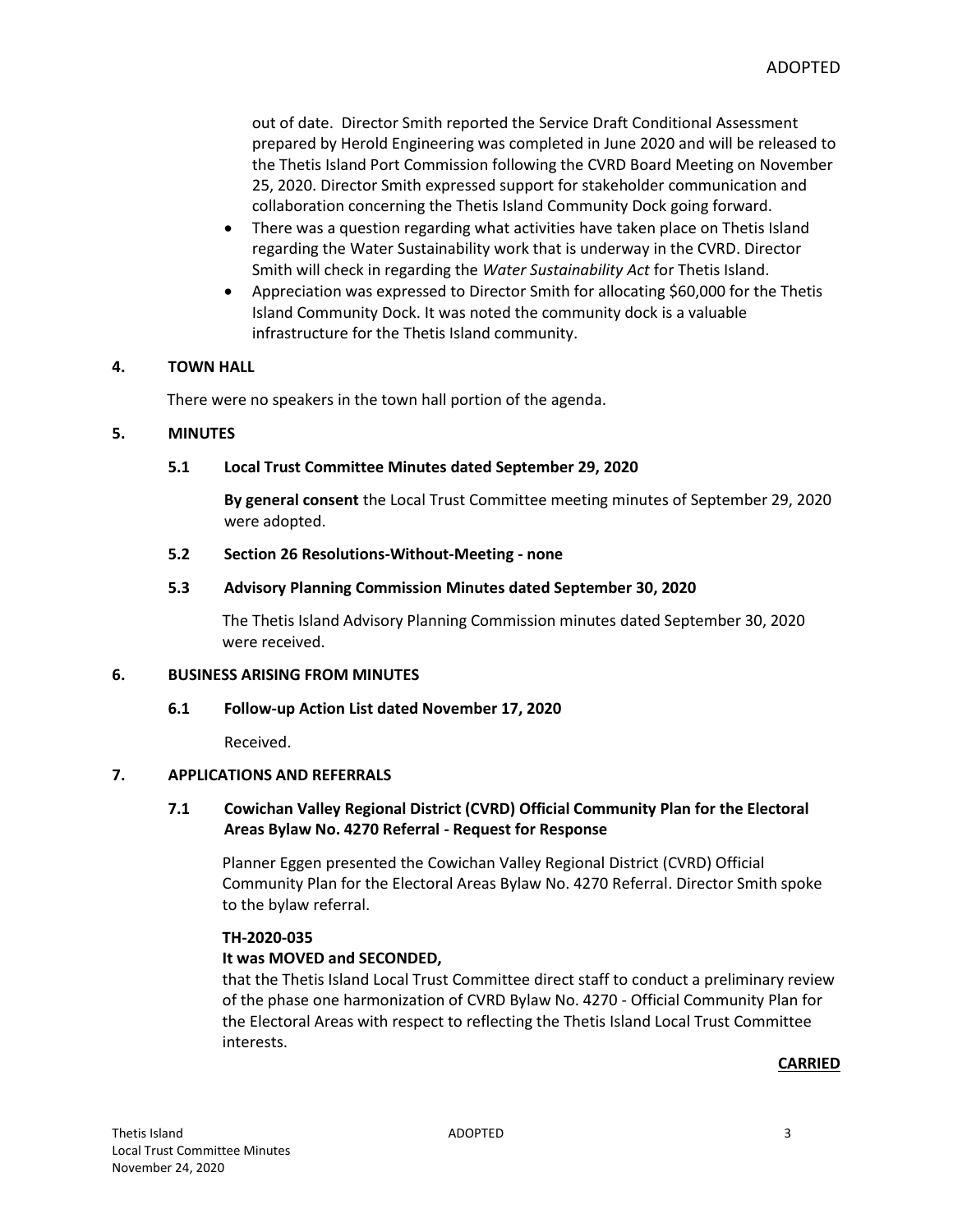### **8. LOCAL TRUST COMMITTEE PROJECTS**

### **8.1 Projects Review Presentation - for information**

Regional Planning Manager Kauer presented a PowerPoint presentation regarding LTC projects review.

In discussion, the following comments were noted:

- There was a suggestion to work with First Nations regarding developing policy with respect to clam gardens, private docks and all uses within setbacks to the sea.
- Heritage restoration provides opportunity to address issues with Provincial support.
- The Green Shores shoreline development guide is a current resource.
- The Regional Planning Committee will take a more active role regarding Local Trust Committee's common areas of interest such as shoreline protection.

### **TH-2020-036**

### **It was MOVED and SECONDED,**

that the Thetis Island Local Trust Committee request staff to engage with Trustees oneto-one to further inform the development of the Thetis Island Projects report and Top Priorities report and report back to a future meeting.

### **CARRIED**

# **TH-2020-037**

# **It was MOVED and SECONDED,**

that the Thetis Island Local Trust Committee request staff to share the Gambier Island Shoreline Development Protection and the Salt Spring Island Local Trust Committee Coastal Douglas-fir and Associated Ecosystems Project with the Thetis Island Community.

### **CARRIED**

Regional Planning Manager Kauer reported this is Planner Eggen's last LTC meeting as the Thetis Island Planner. Trustees expressed appreciation for Planner Eggen's work as the Thetis Island Planner.

### **8.2 Thetis Island Riparian Areas Protection Regulation Implementation - Staff Report**

Planner Eggen presented a staff report dated October 12, 2020 regarding Thetis Island Riparian Areas Protection Regulation Implementation.

In discussion the following comments were noted:

- There was a question regarding whether there is any new information to be presented and whether there is a need for a Community Information Meeting to be held prior to a Public Hearing.
- Staff reported that February 2, 2020 could be a potential date for a Public Hearing.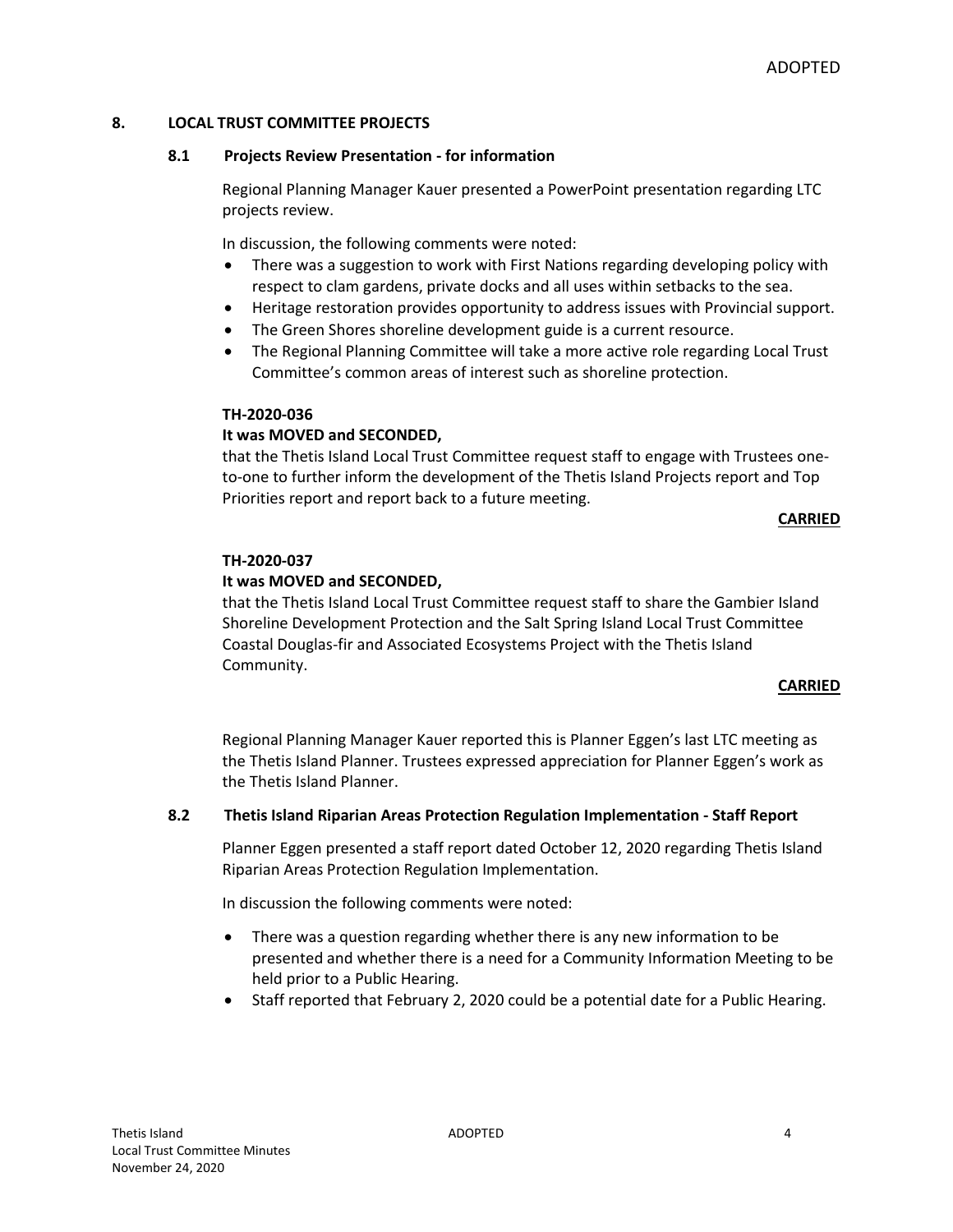### **TH-2020-038**

### **It was MOVED and SECONDED,**

that the Thetis Island Local Trust Committee request staff to schedule a Public Hearing regarding the Thetis Island Riparian Areas Protection Regulation Implementation and proposed Bylaw Nos. 108 and 109 prior to the next Thetis Island Local Trust Committee regular meeting and that the advertising indicate clearly to contact staff and / or Trustees for information.

### **CARRIED**

### **9. DELEGATIONS - none**

#### **10. CORRESPONDENCE - none**

*(Correspondence received concerning current applications or projects is posted to the LTC webpage)*

#### **11. NEW BUSINESS**

### **11.1 2021 Local Trust Committee Regular Meeting Schedule - Memorandum for decision**

A memorandum dated October 16, 2020 was presented.

#### **TH-2020-039**

### **It was MOVED and SECONDED,**

that the Thetis Island Local Trust Committee schedule regular business meetings on the following dates in 2021: February 9, April 13, June 1, August 3, September 28, and November 16.

#### **CARRIED**

### **11.2 Cowichan Valley Regional District (CVRD) Community Dock**

Trustee Luckham expressed concerns regarding closure of the community dock and that the Thetis Island Local Trust Committee could request the CVRD to ensure the facility is retained to facilitate the emergency medical uses of the community dock and that the community is kept informed.

#### **TH-2020-040**

### **It was MOVED and SECONDED,**

that the Thetis Island Local Trust Committee endorse a letter to the Cowichan Valley Regional District regarding the Thetis Island community dock to be collaborated on between Chair Patrick and Trustees and to be signed by the Chair.

**CARRIED**

### **12. REPORTS**

### **12.1 Trust Conservancy Report dated October 6, 2020**

Received.

### **12.2 Applications Report - none**